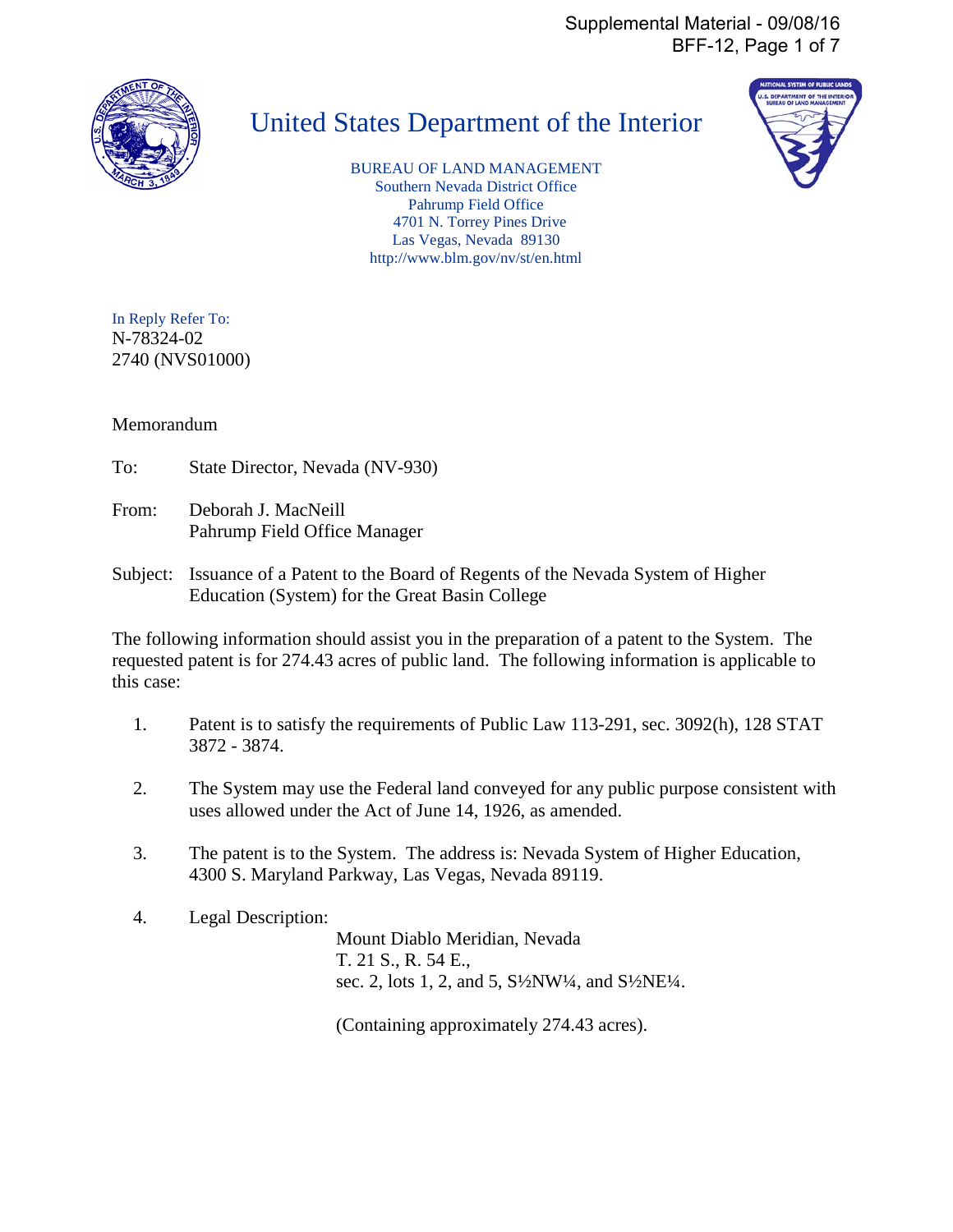#### TERMS AND CONDITIONS FOR THE PATENT ARE AS FOLLOWS:

 The Board of Regents of the Nevada System of Higher Education shall manage the land in accordance with a Memorandum of Agreement (MOA) between the Bureau of Land Management and the Board of Regents of the Nevada System of Higher Education signed and dated September XX ,2016. The MOA complies with all other terms and conditions identified in Section 3092 (h) of the Carl Levin and Howard P. "Buck" McKeon National Defense Authorization Act for Fiscal Year 2015, Public Law 113-291.

### EXCEPTING AND RESERVING TO THE UNITED STATES:

- 1. A right-of-way thereon for ditches and canals constructed by the authority of the United States, Act of August 30, 1890 (43 U.S.C. 945); and
- 2. All mineral deposits in the land so patented, and right of the United States, or persons authorized by the United States, to prospect for, mine, and remove such deposits from the same under applicable laws and regulations as the Secretary of the Interior may prescribe.
- 3. Right-of-way N-92818, for a clearance area for safe air travel and avigation purposes, as reserved to the United States, pursuant to the Act of October 21, 1976 (43 U.S.C. 1718 and 43 U.S.C. 1767).
- 4. Right-of-way West-wide Energy Corridor 224-225, for a designated energy corridor (Public Law 109-58), as reserved to the United States, pursuant to the Act of October 21, 1976 (43 U.S.C. 1763), as depicted in Exhibit A and legally described in Exhibit B attached hereto and made part hereof.

## SUBJECT TO:

- 1. Valid existing rights;
- 2. Right-of-way N-57100 for a transmission line granted to Valley Electric Association, its successors or assigns, pursuant to the Act of October 21, 1976 (43 U.S.C. 1761);
- 3. Right-of-way N-80918 for a transmission line granted to Valley Electric Association, its successors or assigns, pursuant to the Act of October 21, 1976 (43 U.S.C. 1761);
- 4. Right-of-way N-83062 for an underground telephone line granted to Nevada Bell, its successors or assigns, pursuant to the Act of October 21, 1976 (43 U.S.C. 1761);
- 5. Right-of-way N-84246 for an access road granted to the Bureau of Land Management, DOI, its successors or assigns, pursuant to the Act of October 21, 1976 (43 U.S.C. 1761);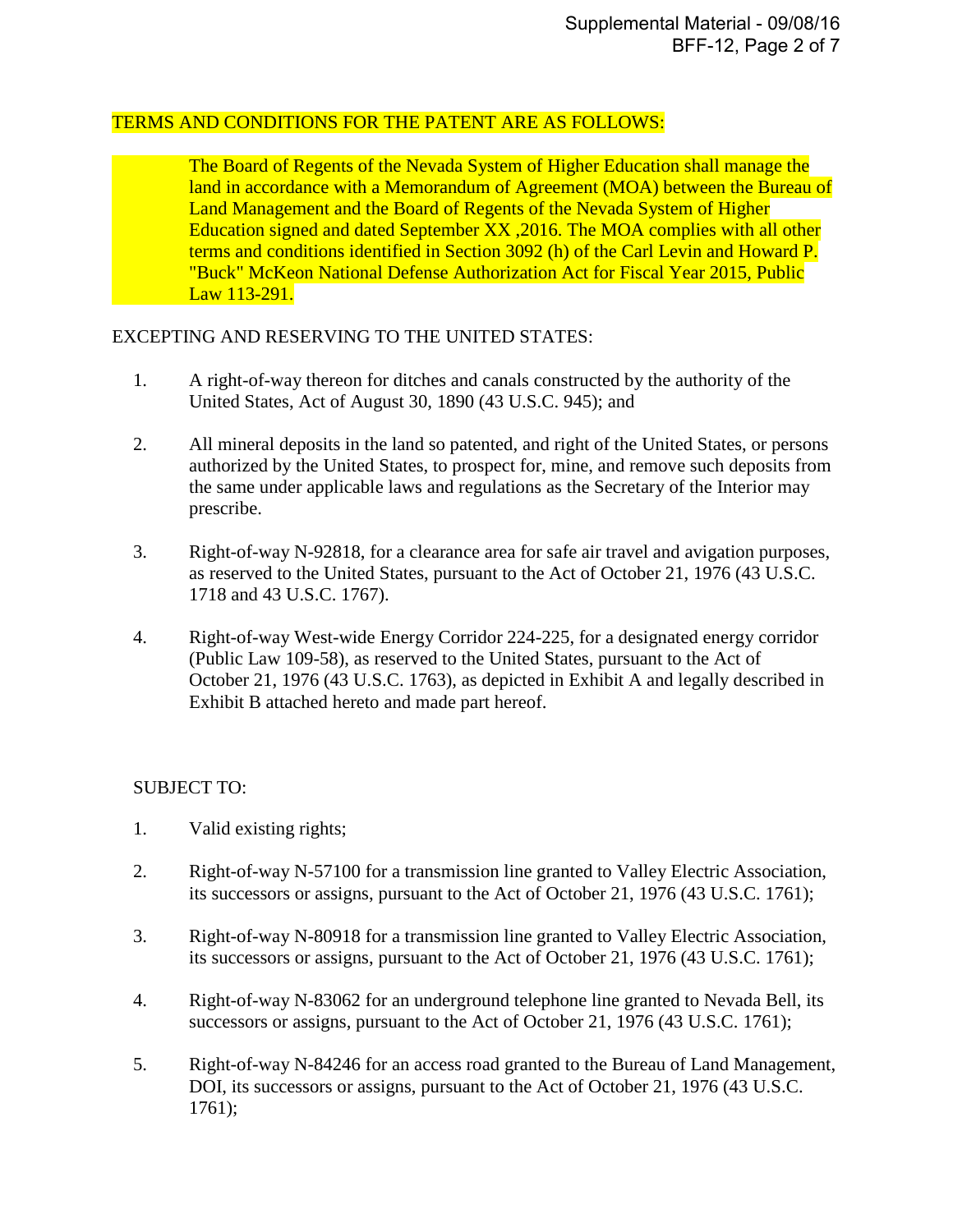- 6. Right-of-way N-92514 for a Regulation Energy Management Facility to Advance Rail Energy Storage, its successors or assigns, pursuant to the Act of October 21, 1976 (43 U.S.C. 1761);
- 7. Right-of-way N-92514-01 for an access road to Advance Rail Energy Storage, its successors or assigns, pursuant to the Act of October 21, 1976 (43 U.S.C. 1761); and
- 8. Provisions of Title VI of the Civil Rights Act of 1964;
	- a. The patentee or any successor in interest shall comply with and shall not violate any of the terms or provisions of Title VI of the Civil Rights Act of 1964 (78 Stat. 241) and requirements of the regulations, as modified or amended, of the Secretary of the Interior issued pursuant thereto (43 CFR 17) for the period that the land conveyed herein is used for the purpose for which the patent was made pursuant to the act cited or for another purpose involving the provision of similar services or benefits.
	- b. If the patentee or any successor in interest does not comply with the terms or provisions of Title VI of the Civil Rights Act of 1964 and the requirements imposed by the Secretary of the Interior issued pursuant to that title during the period which the land described herein is used for the purpose for which the patent was made pursuant to the act cited or for another purpose involving the provision of similar services or benefits, said Secretary or his delegate may declare the terms of this patent terminated in whole or in part.
	- c. The patentee, by acceptance of this patent, agrees for itself and its successors in interest that a declaration of termination in whole or in part of this patent shall, at the option of the Secretary or his delegate, operate to revest in the United States full title to the land involved in the declaration.
	- d. The United States shall have the right to seek judicial enforcement of the requirements of Title VI of the Civil Rights Act of 1964 and the terms and conditions of the regulations, as modified or amended, of the Secretary of the Interior issued pursuant to said Title VI, in the event of their violation by the patentee or any successor in interest.
	- e. The patentee or any successor in interest will, upon request of the Secretary of the Interior or his delegate, post and maintain on the property conveyed by this document signs and posters bearing a legend concerning the applicability of Title VI of the Civil Rights Act of 1964 to the property conveyed.
	- f. The reservations, conditions, and limitations contained in paragraphs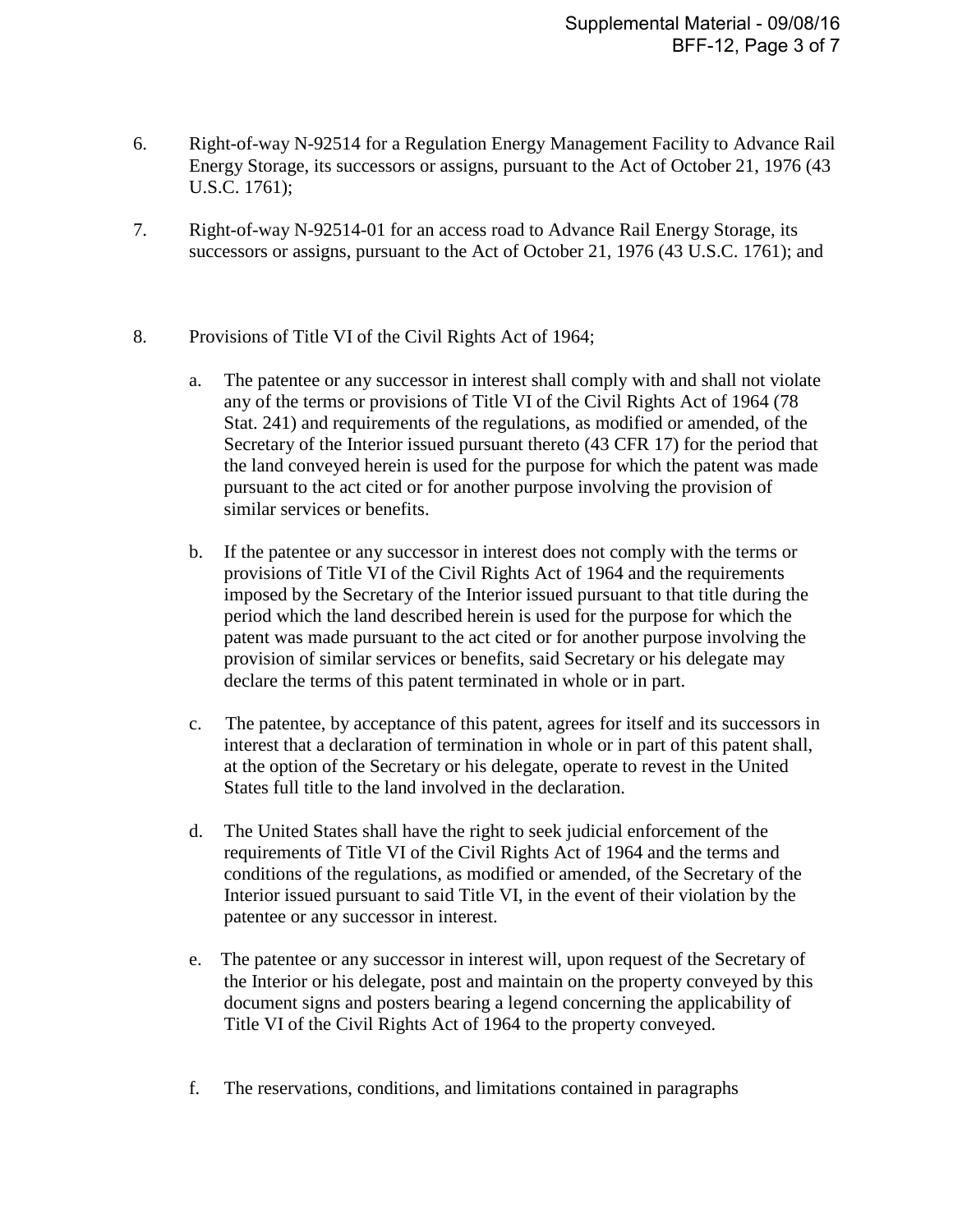(1) through (5) shall constitute a covenant running with the land, binding on the patentee and his (its) successors in interest for the period for which the land described herein is used for the purpose for which this patent was made, or for another purpose involving the provision of similar services or benefits.

g. The assurances and covenant required by sections (1) through (6) above shall not apply to ultimate beneficiaries under the program for which this patent is made; "Ultimate beneficiaries" are identified in 43 CFR 17.12(h).

By accepting this patent, the patentee agrees to indemnify, defend and hold the United States harmless from any costs, damages, claims, causes of action, penalties, fines, liabilities, and judgments of any kind or nature arising from the past, present, and future acts or omissions of the patentee, its employees, agents, contractors, or lessees, or any third-party, arising out of, or in connection with, the patentees use, occupancy, or operations on the patented real property. This indemnification and hold harmless agreement includes, but is not limited to, acts and omissions of the patentee, its employees, agents, contractors, or lessees, or third party arising out of or in connection with the use and/or occupancy of the patented real property resulting in: (1) Violations of federal, state, and local laws and regulations applicable to the real property; (2) Judgments, claims or demands of any kind assessed against the United States; (3) Costs, expenses, damages of any kind incurred by the United States; (4) Other releases or threatened releases on, into or under land, property and other interests of the United States by solid or hazardous waste(s) and/or hazardous substances(s), as defined by federal or state environmental laws; (5) Other activities by which solid or hazardous substances or wastes, as defined by federal and state environmental laws were generated, released, stored, used or otherwise disposed of on the patented real property, and any cleanup response, remedial action, or other actions related in any manner to said solid or hazardous substances or wastes; (6) Or natural resource damages as defined by federal and state law. This covenant shall be construed as running with the patented real property, and may be enforced by the United States in a court of competent jurisdiction;

PURSUANT to the requirements established by section 120(h) of the Comprehensive Environmental Response, Compensation and Liability Act (CERCLA), (42 U.S.C. 9620(h)), as amended by the Superfund Amendments and Reauthorization Act of 1988, (100 Stat. 1670), notice is hereby given that the above described lands have been examined and no evidence was found to indicate that any hazardous substances had been stored for one year or more, nor had any hazardous substances been disposed of or released on the subject property.

The patentee may use the above described lands for any public purposes consistent with uses allowed under the Act of June 14, 1926 (commonly known as the Recreation and Public Purposes Act) 43 U.S.C. 869 *et seq*. The patentee shall get approval from the BLM for a development plan or management plan before construction begins in accordance with the Act of June 14, 1926. Provided that title shall revert to the United States upon a finding, after notice and opportunity for a hearing, that, without the approval of the Secretary of the Interior or his delegate, the above described lands ceases to be used for the System, or the patentee or its approved successor attempts to transfer title to or control over the lands to another, or the lands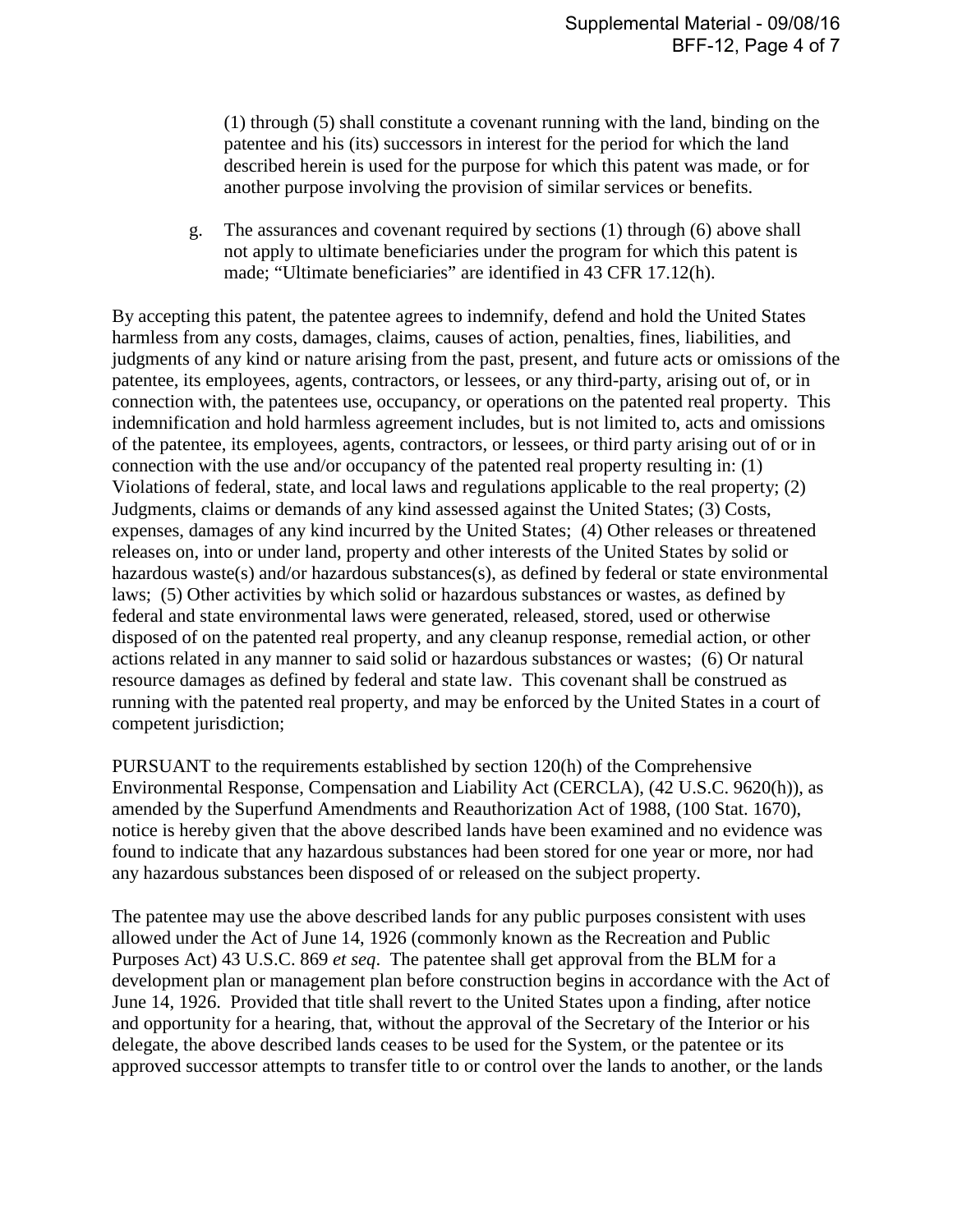have been devoted to a use other than that for which the lands were conveyed, or the patentee has failed to follow the approved development plan or management plan.

Provided further that the Secretary of the Interior may take action to revest title in the United States if the patentee directly or indirectly permits its agents, employees, contractors, or subcontractors (including without limitation lessees, sublessees, and permittees) to prohibit or restrict the use of any part of the patented lands or any of the facilities thereon by any person because of such person's race, creed, color, sex, or national origin.

The patent is to satisfy the requirements of Public Law 113, 291, sec. 3092(h), 128 STAT 3872 and 128 STAT 3874, which is to the System for the Great Basin College. Patent is without consideration, no purchase monies received.

A Final Environmental Site Assessment (ESA) has been completed prior to patent issuance.

Please send all patent documents to: Attn: Nicholas G. Vaskov, System Counsel and Director of Real Estate Planning, Nevada System of Higher Education, 4300 S. Maryland Parkway, Las Vegas, Nevada 89119.

An electronic version of this memorandum will be uploaded into the Sharepoint site, attn: to Edison Garcia, Land Law Examiner, NV-931.

Should you have any questions concerning this patent request, please contact Eric Benavides, Realty Specialist, by e-mail at ebenavides@blm.gov or by phone at (702) 515-5144.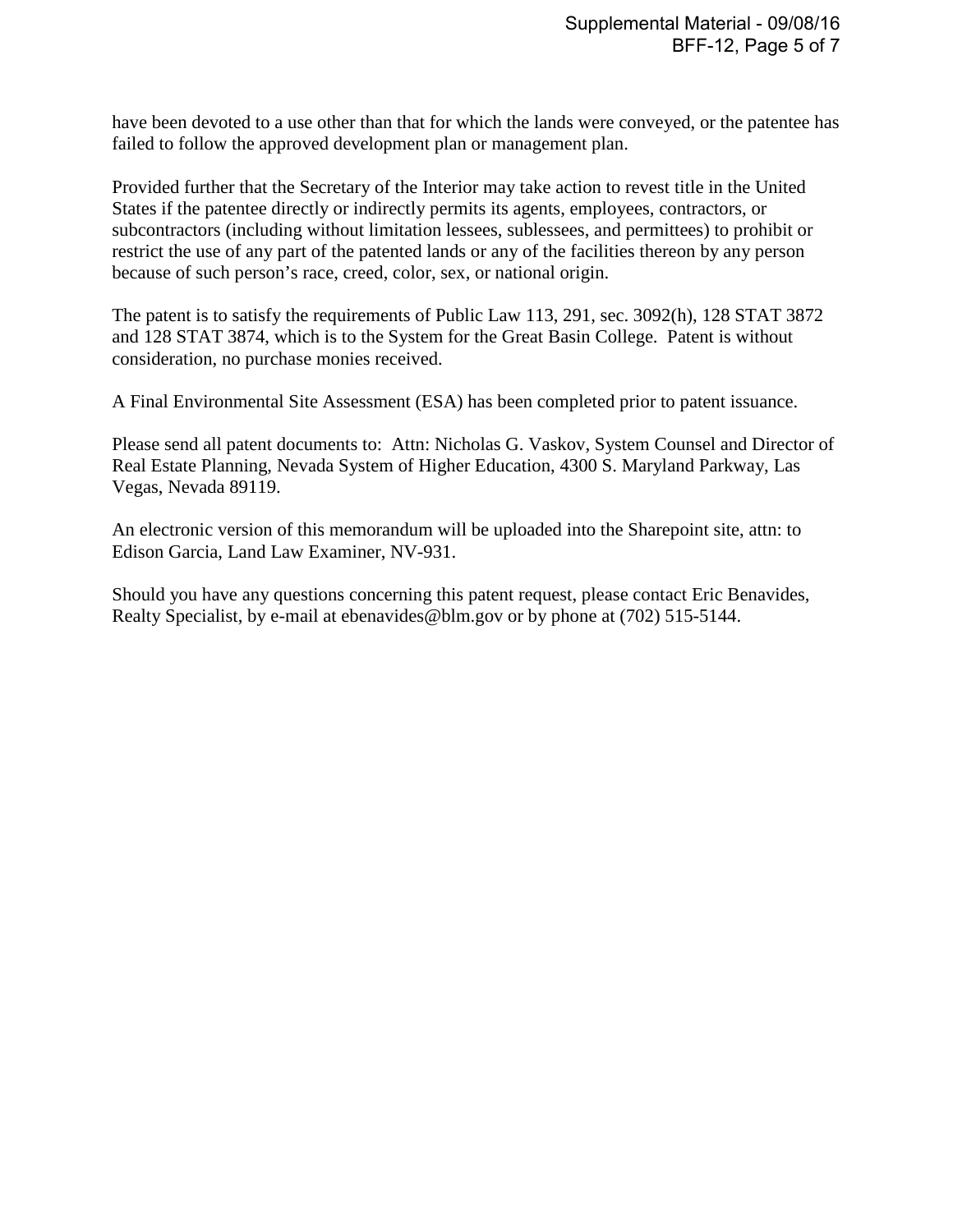